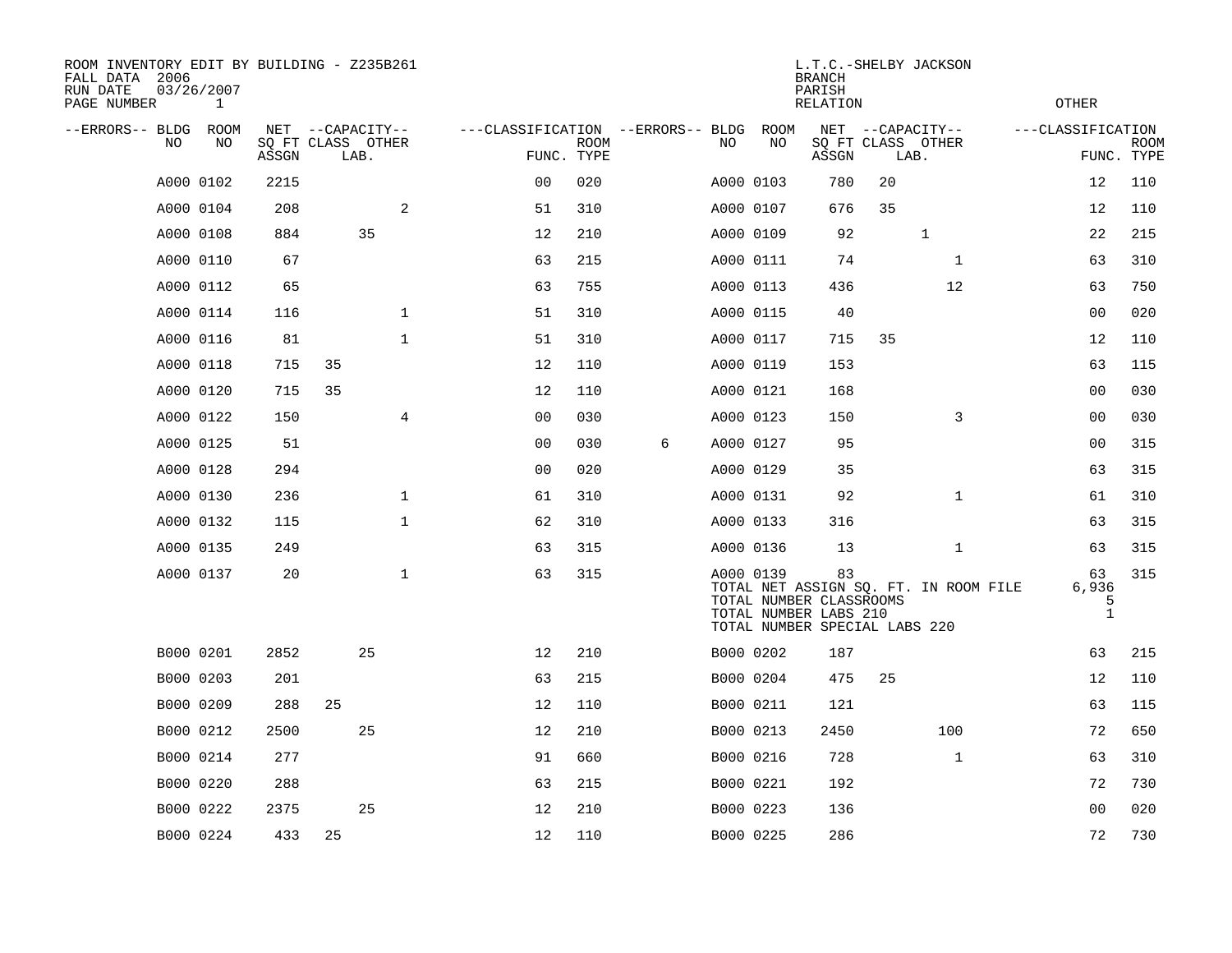| ROOM INVENTORY EDIT BY BUILDING - Z235B261<br>2006<br>FALL DATA<br>03/26/2007<br>RUN DATE<br>PAGE NUMBER<br>2 |         |                                               |    |                    | L.T.C.-SHELBY JACKSON<br>BRANCH<br>PARISH<br>OTHER<br>RELATION                                                                                                                                                                                                                                   |
|---------------------------------------------------------------------------------------------------------------|---------|-----------------------------------------------|----|--------------------|--------------------------------------------------------------------------------------------------------------------------------------------------------------------------------------------------------------------------------------------------------------------------------------------------|
| ROOM<br>--ERRORS-- BLDG<br>NO<br>NO                                                                           | ASSGN   | NET --CAPACITY--<br>SQ FT CLASS OTHER<br>LAB. |    | ROOM<br>FUNC. TYPE | ---CLASSIFICATION --ERRORS-- BLDG ROOM NET --CAPACITY--<br>---CLASSIFICATION<br>SO FT CLASS OTHER<br>NO<br>NO<br><b>ROOM</b><br>LAB.<br>ASSGN<br>FUNC. TYPE<br>TOTAL NET ASSIGN SO. FT. IN ROOM FILE 13,653<br>TOTAL NUMBER CLASSROOMS<br>TOTAL NUMBER LABS 210<br>TOTAL NUMBER SPECIAL LABS 220 |
| C000 0400                                                                                                     | 1064 35 |                                               | 63 | 110                | 570 20<br>15 110<br>C000 0401<br>TOTAL NET ASSIGN SQ. FT. IN ROOM FILE<br>1,634<br>2<br>TOTAL NUMBER CLASSROOMS<br>TOTAL NUMBER LABS 210<br>TOTAL NUMBER SPECIAL LABS 220                                                                                                                        |
| D000 0300                                                                                                     | 493     | 15                                            | 11 | 210                | 493<br>TOTAL NET ASSIGN SQ. FT. IN ROOM FILE<br>TOTAL NUMBER CLASSROOMS<br>TOTAL NUMBER LABS 210<br>TOTAL NUMBER SPECIAL LABS 220                                                                                                                                                                |